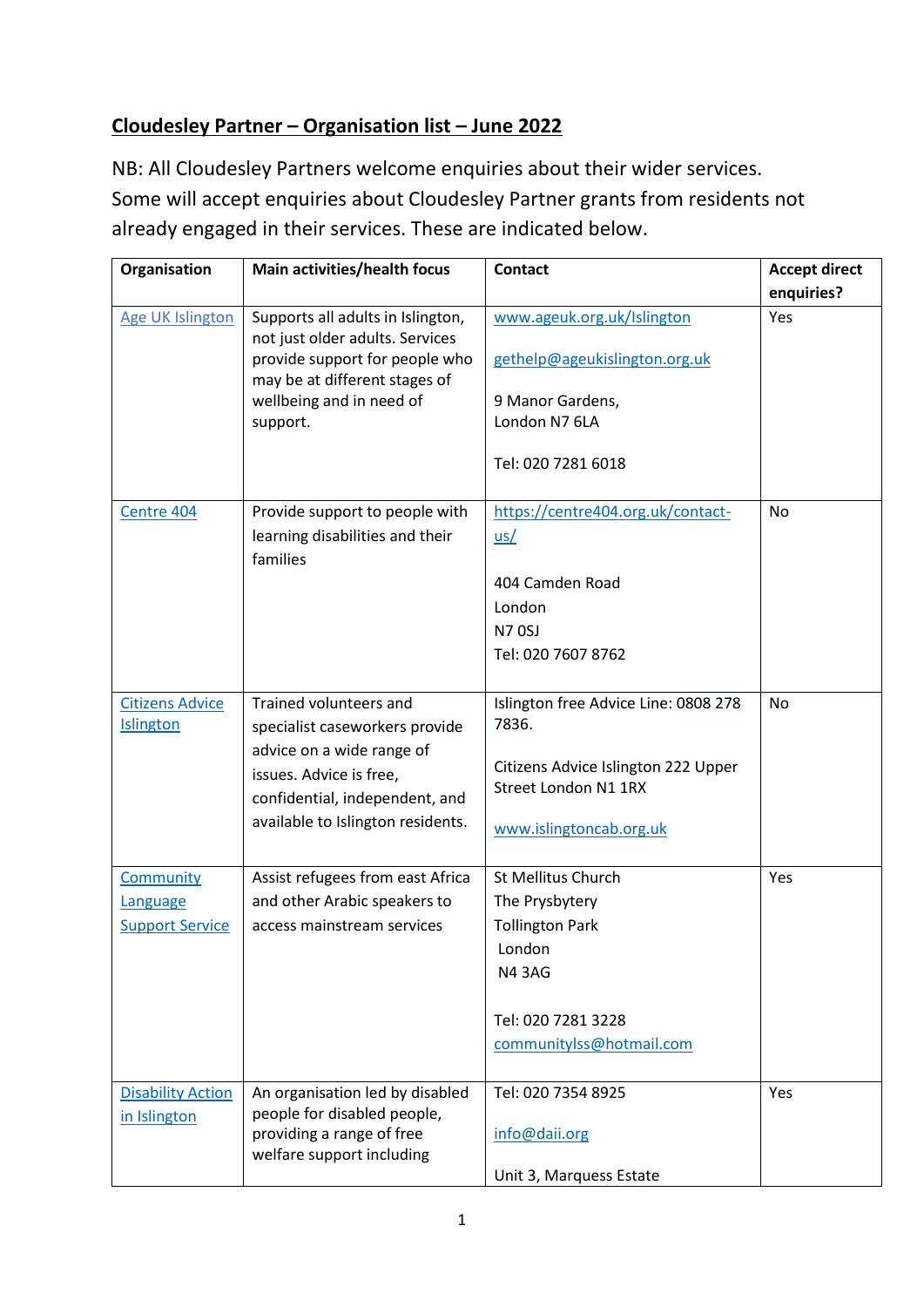|                                                              | benefits advice and help with<br>form filling.                                                                  | St Pauls Road, N1 2SY<br>Monday-Friday 10am-3pm                                                                                                                                                                                          |           |
|--------------------------------------------------------------|-----------------------------------------------------------------------------------------------------------------|------------------------------------------------------------------------------------------------------------------------------------------------------------------------------------------------------------------------------------------|-----------|
| <b>Help on Your</b><br><b>Doorstep</b>                       | Supporting residents by<br>signposting them to services to<br>access benefits, find work, or<br>access training | Numerous sites across the Borough:<br>020 3931 6080<br>connect@helponyourdoorstep.com                                                                                                                                                    | Yes       |
| <b>Islington Centre</b><br>for Refugees &<br><b>Migrants</b> | Support for asylum seekers,<br>particularly those who don't yet<br>speak English                                | http://www.islingtoncentre.co.uk/#/<br>contactus/4529763378<br>Cross Street Baptist Church<br>16-18 Cross Street<br>London<br><b>N12BG</b><br>Tel: 020 7354 9946                                                                         | <b>No</b> |
| <b>Islington Law</b><br>Centre                               | Specialist advice and other legal<br>services                                                                   | http://www.islingtonlaw.org.uk/cont<br>act/<br>38 Devonia Road<br>London<br><b>N18JH</b><br>Tel: 020 7288 7630 (during normal<br>operating hours)<br><b>Evening Advice Clinic:</b><br>020 7288 7633 (Monday to<br>Wednesday, 7pm to 9pm) | <b>No</b> |
| <b>Islington Mind</b>                                        | Services to local residents<br>seeking mental health advice &<br>support                                        | https://www.islingtonmind.org.uk/c<br>ontact-us/<br>Unit 4, Archway Business Centre<br>19-23 Wedmore Street<br>London<br><b>N194RU</b><br>Tel: 020 3301 9850<br>admin@islingtonmind.org.uk                                               | <b>No</b> |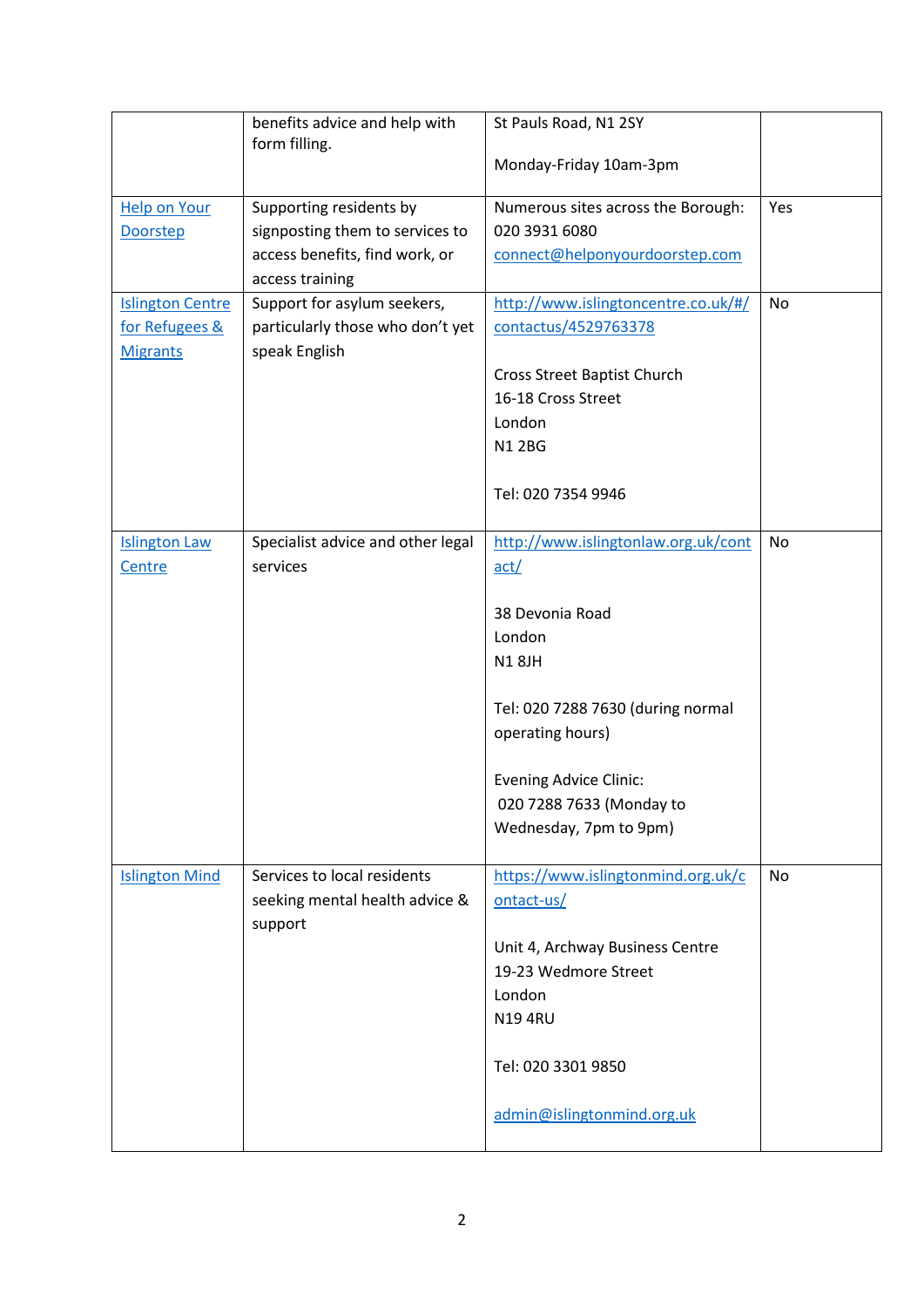| <b>Islington</b>       | Provide an independent           | http://www.ipradvice.org/contact/   | <b>No</b> |
|------------------------|----------------------------------|-------------------------------------|-----------|
| <b>People's Rights</b> | specialist welfare benefits and  |                                     |           |
|                        | debt advice service to Islington | 6-9 Manor Gardens                   |           |
|                        | residents                        | London                              |           |
|                        |                                  | <b>N7 6LA</b>                       |           |
|                        |                                  |                                     |           |
|                        |                                  | Tel: 020 7561 3685                  |           |
|                        |                                  | Mondays, Tuesdays, Fridays 2-4pm    |           |
|                        |                                  | info@ipradvice.org.uk               |           |
| London                 | Provides support to residents    | https://www.islington.gov.uk/       | Yes       |
| <b>Borough of</b>      | facing severe financial hardship | We are Islington helpline: 020 7527 |           |
| Islington-             | and in need of one-off or        | 8222                                |           |
| <b>Resident</b>        | temporary help with urgent       | weareislington@islington.gov.uk     |           |
| <b>Support Scheme</b>  | living costs. Their Cloudesley   |                                     |           |
| (RSS)                  | Partner funding is for people    |                                     |           |
|                        | with no recourse to public funds |                                     |           |
| <b>Manor Gardens</b>   | Delivers a range of health and   | https://manorgardenscentre.org/co   | <b>No</b> |
| <b>Welfare Trust</b>   | well-being and therapeutic       | ntact-us/                           |           |
|                        | services, including early years  |                                     |           |
|                        | and support for elderly          | 6-9 Manor Gardens                   |           |
|                        | residents                        | Islington,                          |           |
|                        |                                  | London                              |           |
|                        |                                  | <b>N7 6LA</b>                       |           |
|                        |                                  |                                     |           |
|                        |                                  | Tel: 020 7272 4231                  |           |
|                        |                                  |                                     |           |
| Peter Bedford          | Support excluded people across   | https://www.peterbedford.org.uk/c   | <b>No</b> |
| <b>Housing</b>         | North East London to gain the    | ontact-us/                          |           |
| <b>Association</b>     | skills and confidence they need  |                                     |           |
|                        | to move on to greater            | opportunities@peterbedford.org.uk   |           |
|                        | independence                     |                                     |           |
| <b>Solace Women's</b>  | Provide refuge and support for   | Contact Us   Solace                 | No        |
| Aid                    | women and families affected by   | (solacewomensaid.org)               |           |
|                        | domestic violence                | Advice Freephone Helpline: 0808     |           |
|                        |                                  | 802 5565                            |           |
|                        |                                  | Counselling Service: 0300 330 5479  |           |
|                        |                                  | $(10am - 2pm, Mon - Fri)$ .         |           |
|                        |                                  | Rape Crisis Freephone Helpline:     |           |
|                        |                                  | 0808 801 0305                       |           |
|                        |                                  |                                     |           |
|                        |                                  | advice@solacewomensaid.org          |           |
|                        |                                  |                                     |           |